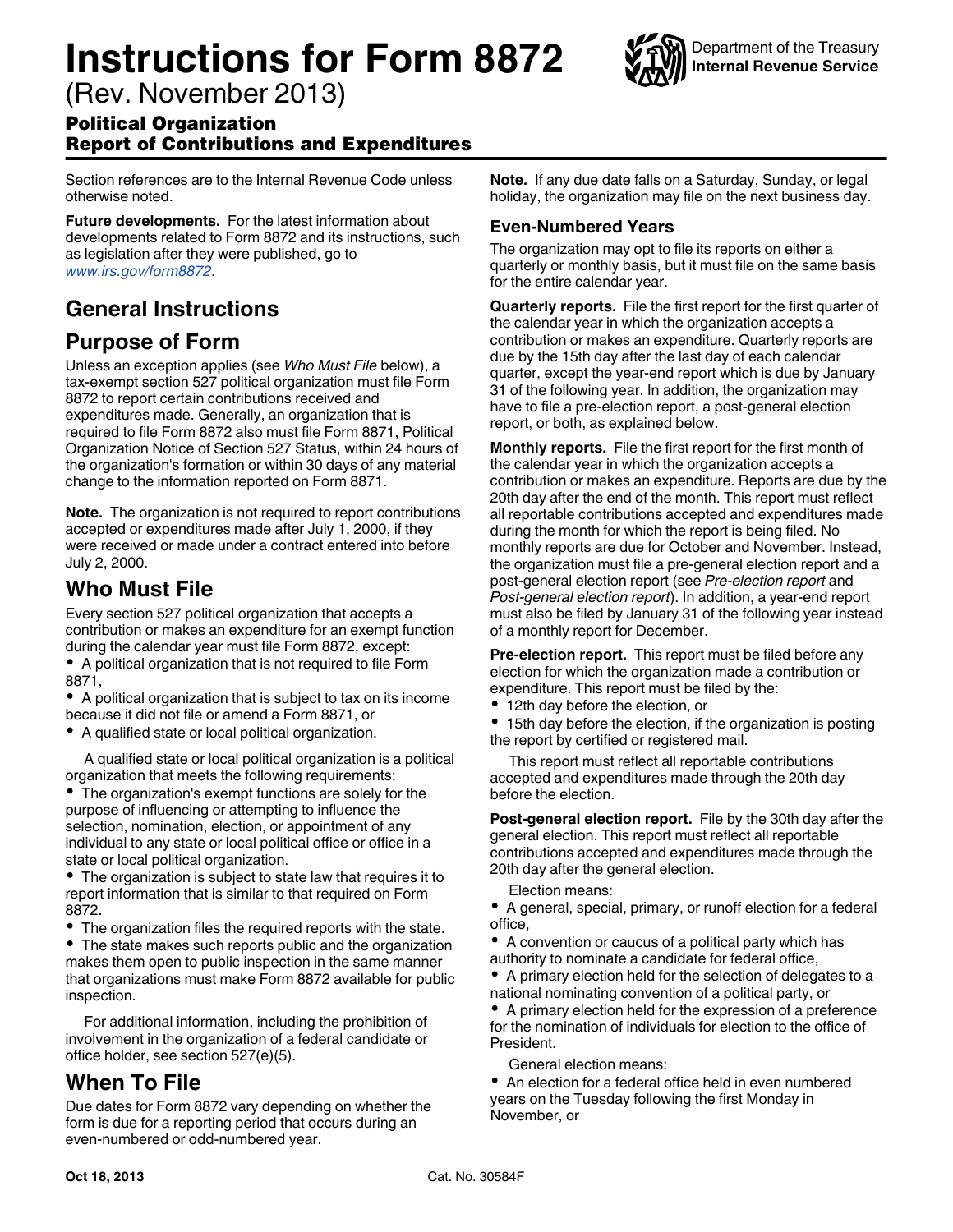• An election held to fill a vacancy in a federal office (that is, a special election) that is intended to result in the final selection of a single individual to the office at stake in a general election.

#### **Odd-Numbered Years**

The organization may opt to file its reports on either a semiannual or monthly basis, but it must file on the same basis for the entire calendar year.

**Semiannual reports.** File the mid-year report by July 31 for the period beginning January 1 through June 30. File the year-end report by January 31 of the following year for the period beginning July 1 and ending December 31.

**Monthly reports.** File the first report for the first month of the calendar year in which the organization accepts a contribution or makes an expenditure. Reports are due by the 20th day after the end of the month, except for the December report, which is due on January 31 of the following year. This report must reflect all reportable contributions accepted and expenditures made during the month for which the report is being filed.

## **Where and How To File**

Form 8872 may be filed either electronically or by mail. Organizations that have, or expect to have, contributions or expenditures exceeding \$50,000 are required to file electronically.

To file by mail, send Form 8872 to the:

Internal Revenue Service Center Ogden, UT 84201

File electronically using the IRS Internet website at *[www.irs.gov/polorgs](http://www.irs.gov/polorgs)*. A username and a password are required for electronically filing Form 8872. Organizations that have completed the electronic filing of Form 8871 and submitted a completed, signed Form 8453-X, Political Organization Declaration for Electronic Filing of Notice of Section 527 Status, will receive a username and a password in the mail. Organizations that have completed the electronic filing of Form 8871, but have not received their username and password may request them by writing to the following address:

Internal Revenue Service Attn: Request for 8872 Password Mail Stop 6273 Ogden, UT 84201

If you have forgotten or misplaced the username and password issued to your organization after you filed your initial Form 8871 and Form 8453-X, please send a letter requesting a new username and password to the above address. You may also fax your request to 801-620-3249. It may take 3-6 weeks for your new username and password to arrive, as they will be mailed to the organization. Submit your request now in order to have your username and password available for your next filing.

## **Who Must Sign**

Form 8872 must be signed by an official authorized by the organization to sign this report.

#### **Penalty**

A penalty will be imposed if the organization is required to file Form 8872 and it:

- Fails to file the form by the due date, or
- Files the form but fails to report all of the information required or it reports incorrect information.

The penalty is 35% of the total amount of contributions and expenditures to which a failure relates.

## **Other Required Reports and Returns**

An organization that files Form 8872 may also be required to file the following forms.

Form 990, Return of Organization Exempt From Income Tax, or Form 990-EZ, Short Form Return of Organization Exempt From Income Tax (or other designated annual return).

Form 1120-POL, U.S. Income Tax Return for Certain Political Organizations (annual return).

## **Public Inspection of Form 8872**

The IRS will make Form 8872 (including Schedules A and B) open to public inspection on the IRS website at *[www.irs.gov/](http://www.irs.gov/polorgs) [polorgs](http://www.irs.gov/polorgs)*. In addition, the organization must make available for public inspection a copy of this report during regular business hours at the organization's principal office and at each of its regional or district offices having at least 3 paid employees. A penalty of \$20 per day will be imposed on any person under a duty to comply with the public inspection requirement for each day a failure to comply continues. The maximum penalty imposed on all persons for failures relating to one report is \$10,000.

#### **Telephone Assistance**

If you have questions or need help completing Form 8872, please call 1-877-829-5500. This toll-free telephone service is available Monday through Friday.

## **Exempt Organizations Update**

The IRS has established a new, subscription-based email service for tax professionals and representatives of tax-exempt organizations. Subscribers will receive periodic updates from the IRS regarding exempt organizations tax law and regulations, available services, and other information. To subscribe, visit *[www.irs.gov/eo](http://www.irs.gov/eo)*.

## **Specific Instructions**

## **Line A**

Enter the beginning and ending date for the period to which this report relates. If the organization filed a prior report for the calendar year, the beginning date must be the first day following the ending date shown on the prior report.

#### **Line B**

Check the "Initial report" box if this is the first Form 8872 filed by the organization for this period.

• Check the "Change of address" box if the organization changed its address since it last filed Form 8871, Form 8872, Form 990 (or 990-EZ), or Form 1120-POL.

• Check the "Amended report" box if the organization is filing an amended report.

Check the "Final report" box if the organization will not be required to file Form 8872 in the future.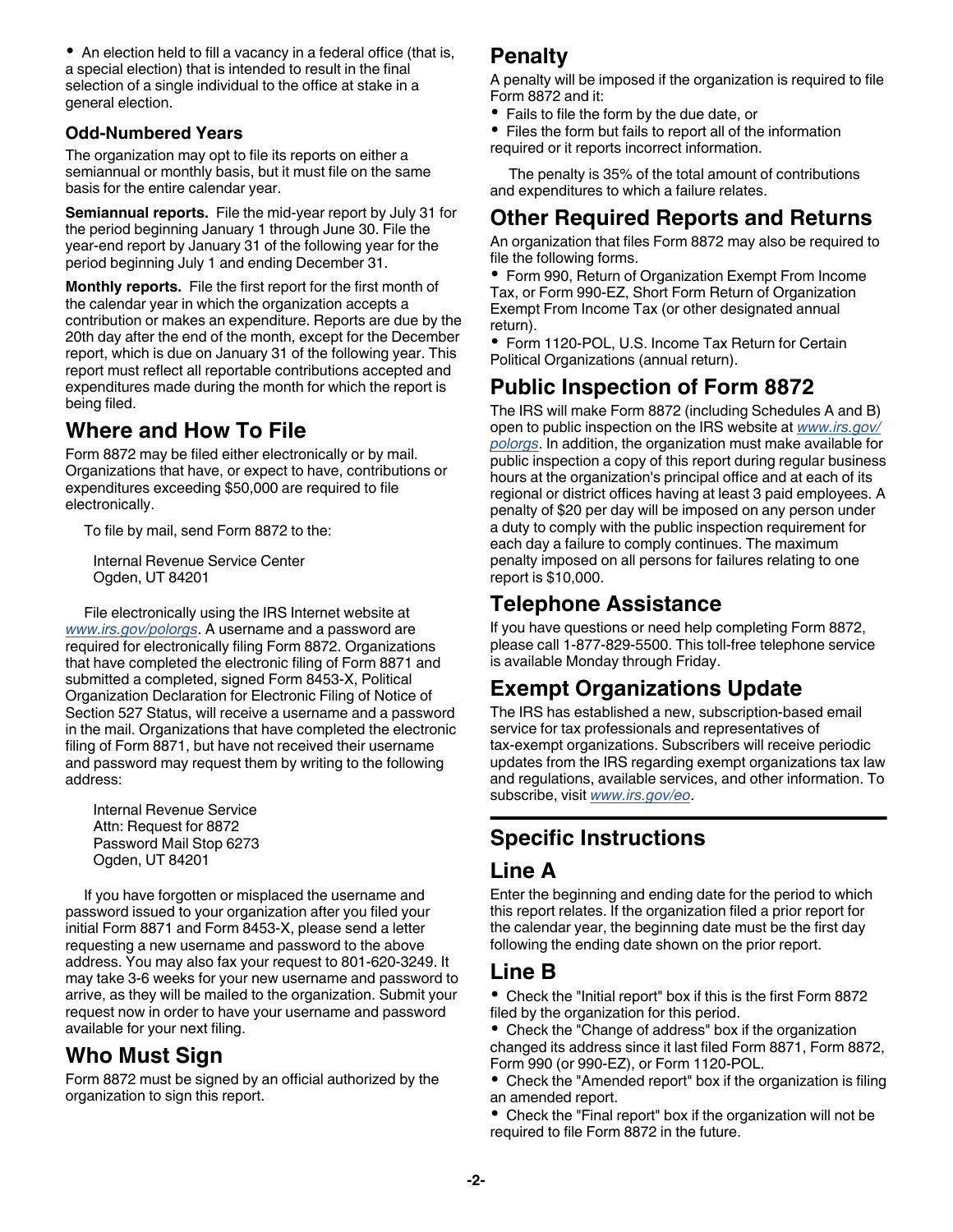## **Employer Identification Number (EIN)**

Enter the correct EIN in the space provided as shown on the Form 8871 the organization filed.

**Note.** Do not enter social security numbers on this form.

#### **Foreign Address**

Enter the information in the following order: city or town, state or province, and country. Follow the country's practice for entering the postal code, if any. Do not abbreviate the country name.

## **Lines 5a and 5b**

Enter the name and address of the person in possession of the organization's books and records.

## **Lines 6a and 6b**

Enter the name and address of the person whom the public may contact for more information about the organization.

## **Lines 8a through 8h**

Check only one box. See *When To File* earlier for details on the types of reports and the periods covered.

**Line 8f.** If the organization is filing on a monthly basis, enter the month for which this report is being filed. During even-numbered years, do not check this box to report October, November, or December activity. Instead, file a pre-general election report, post-general election report, a year-end report, and check the appropriate box on line 8d, 8g, or 8h.

**Line 8g.** If the organization is filing a pre-election report also indicate the type of election (primary, general, convention, special, or runoff) on line 8g(1), the date of the election on line 8g(2), and the state in which the election is held on line  $8g(3)$ .

**Line 8h.** If the organization is filing a post-general election report, indicate the date of the election on line 8h(1) and the state in which the election was held on line 8h(2).

## **Line 9**

If the organization is required to file Schedule(s) A, enter the total of all subtotals shown on those schedules. If the organization is not required to file Schedule A, enter zero.

## **Line 10**

If the organization is required to file Schedule(s) B, enter the total of all subtotals shown on those schedules. If the organization is not required to file Schedule B, enter zero.

## **Schedule A—Itemized Contributions**

**Note.** Multiple Schedules A can be filed with any report. Number each schedule in the box in the top right corner of the schedule. Be sure to include both the number of the specific page and the total number of Schedules A (for example, "Schedule A, page 2 of 5").

The organization must list on Schedule A each contributor from whom it accepted contributions during the calendar year if:

The aggregate amount of the contributions accepted from that person during the calendar year as of the end of this reporting period was at least \$200, and

Any of those contributions were accepted during this reporting period.

Treat contributions as accepted if the contributor has contracted or is otherwise obligated to make the contribution.

In-kind contributions must be included. These contributions may be identified by including "(In-kind)" in the contributor's name field.

As an entry on the last page of Schedule A, enter the total amount of all contributions received from contributors whose aggregate contributions were less than \$200 and are not reported elsewhere. Enter "Aggregate below Threshold" instead of the contributor's name. *If filing electronically*, also enter your organization's address and the last day of the reporting period (for example, Jan. 31); and enter "N/A" for employer, occupation, and date.

#### **Name of Contributor's Employer**

If the contributor is an individual, enter the name of the organization or person by whom the contributor is employed (and not the name of his or her supervisor). If the individual is self-employed, enter "Self-employed." If the individual is not employed, enter "Not employed." If filing electronically and the contributor is not an individual, enter "N/A."

#### **Contributor's Occupation**

If the contributor is an individual, enter the principal job title or position of that contributor. If the individual is self-employed, enter the principal job title or position of that contributor. If the individual is not employed, enter a descriptive title to explain the individual's status such as "Retired," "Student," "Homemaker," or "Unemployed." If filing electronically and the contributor is not an individual, enter "N/A."

#### **Aggregate Year-to-Date Contributions**

Enter the total amount of contributions accepted from the contributor during this calendar year as of the end of this reporting period.

#### **Amount of Contribution**

If a contributor made more than one contribution in a reporting period, report each contribution separately. If the contribution is an in-kind contribution, report the fair market value of the contribution.

#### **Non-Disclosed Amounts**

As the last entry on Schedule A, list the aggregate amount of contributions that are required to be reported on this schedule for which the organization does not disclose all of the information required under section 527(j). Enter "Withheld" as the contributor's name. If filing electronically, enter the organization's address, the date of the report, and "N/A" for occupation and employer. This amount is subject to the penalty for the failure to provide all the information required. See *Penalty* for details, earlier.

## **Schedule B—Itemized Expenditures**

**Note.** Multiple Schedules B can be filed with any report. Number each schedule in the box in the top right corner of the schedule. Be sure to include both the number of the specific page and the total number of Schedules B (for example, "Schedule B, page 2 of 10").

The organization must list on Schedule B each recipient to whom it made expenditures during the calendar year if:

The aggregate amount of expenditures made to that person during the calendar year as of the end of this reporting period was at least \$500, and